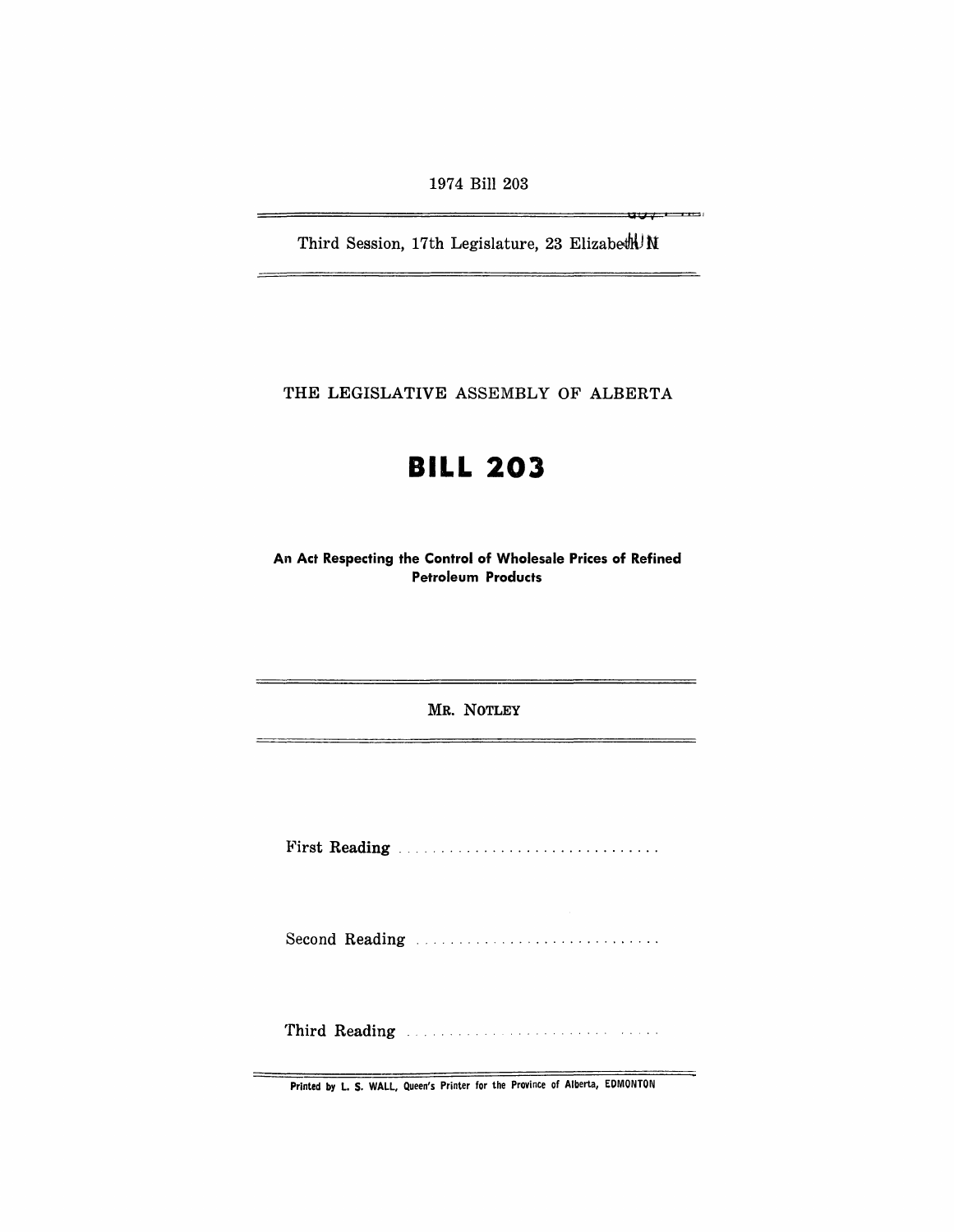*Bill 203 Mr. Notley* 

# **BILL 203**

#### 1974

## AN ACT RESPECTING THE CONTROL OF WHOLESALE PRICES OF REFINED PETROLEUM PRODUCTS

## *(Assented to* , 1974)

HER MAJESTY, by and with the advice and consent of the Legislative Assembly of Alberta, enacts as follows:

1. This Act may be cited as *"The Refined Petroleum Products Wholesale Prices Control Act".* 

2. In this Act:

- (a) "consumer" means a person who purchases or acquires refined petroleum products from a retailer for his own use or consumption;
- (b) "existing agreement" means an agreement between a wholesaler and a retailer for the transfer, sale or delivery of refined petroleum products to a retailer and any other agreement between a wholesaler and a retailer in existence on the date the Minister pursuant to this Act establishes a wholesale price;
- (c) "Board" means the Public Utilities Board;
- (d) "refined petroleum product" means a commodity made from oil and, without limiting the generality of the foregoing, includes motor and tractor gasoline, naphtha gasoline, kerosene, diesel fuel, aviation fuel, turbo fuel, bunker oil and lubrication products:
- (e) "retailer" means a person who in the course of his business regularly sells refined petroleum products to a consumer;
- (f) "wholesaler" means a person who transfers, sells or delivers refined petroleum products to a retailer or to a wholesaler or where he is a wholesaler to another wholesaler and includes a retailer who is also a wholesaler;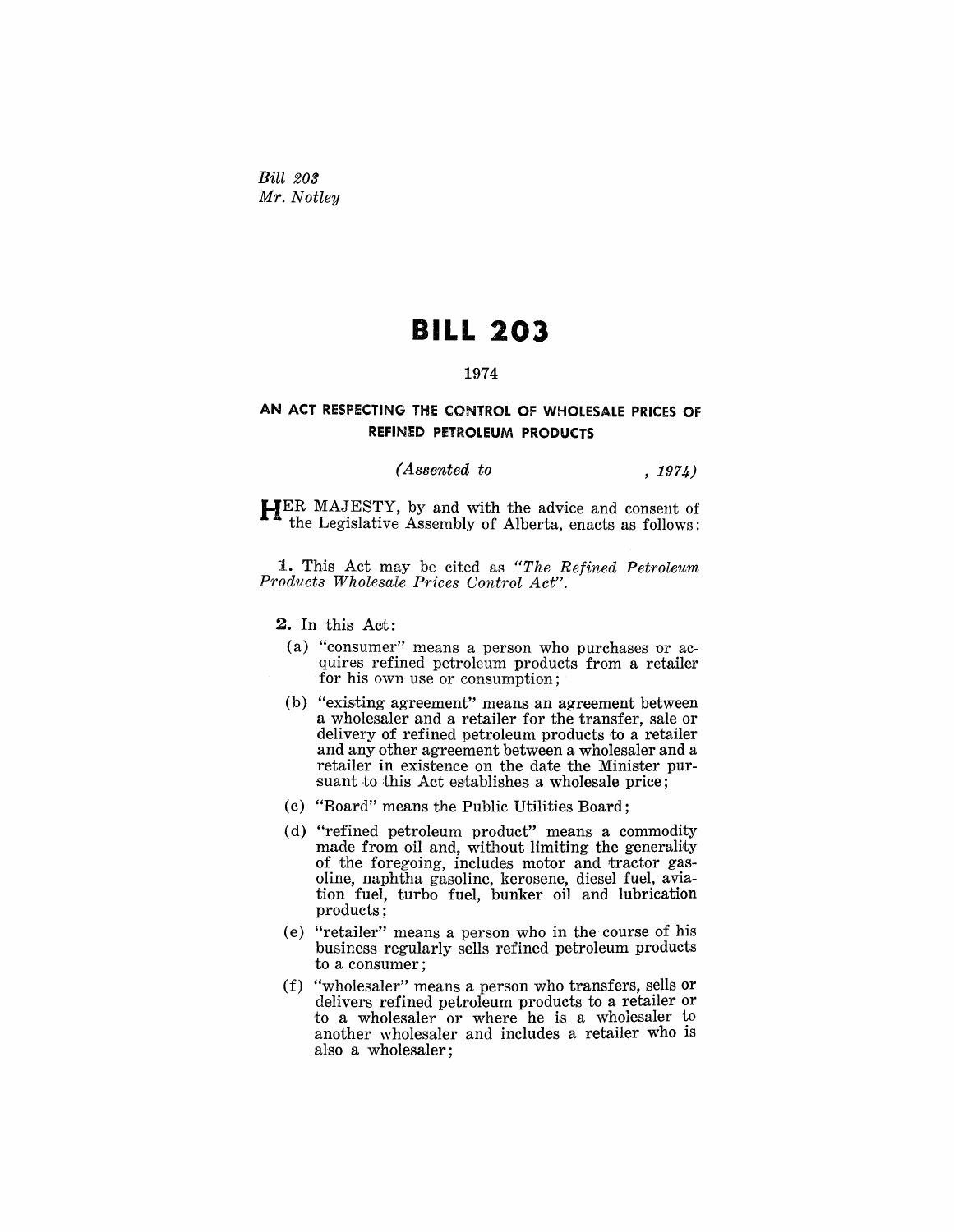(g) "wholesale price" means the consideration for a transfer, sale or delivery by a wholesaler to a retailer or to another wholesaler and includes the consideration in a transfer, sale or delivery to a consumer by a wholesaler who is also a retailer.

3. (1) The Board, with the approval of the Lieutenant Governor in Council, may determine, establish or set the wholesale price, the maximum wholesale price or the minimum wholesale price at which refined petroleum products may be transferred, sold or delivered in Alberta by a wholesaler to a retailer for use in Alberta.

(2) Without limiting the generality of the foregoing, the Board may:

- (a) establish different wholesale prices for different parts of Alberta;
- (b) establish different wholesale prices for different wholesalers;
- (c) establish different wholesale prices for different qualities, quantities, standards, grades, kinds and classifications of use of refined petroleum products.

(3) Where a wholesaler is also a retailer, the Board, with the approval of the Lieutenant Governor in Council, may establish such different wholesale prices as he considers appropriate.

4. (1) When the Board establishes a wholesale price, every existing agreement shall be varied so as to not exceed the wholesale price established by the Board and may be further varied by the Board, with the approval of the Lieutenant Governor in Council, in any other term or condition, directly or indirectly, which obligates a retailer to pay a wholesaler more than the wholesale price established by the Board.

(2) Except as varied by subsection (1), every existing agreement shall in all respects remain in full force and effect.

5. Where the Board has established a wholesale price or has varied such price, no wholesaler shall agree to transfer, sell or deliver a refined petroleum product to a retailer at a wholesale price greater than that established by the Board or the price as varied and any such agreement shall be invalid to the extent, and insofar as, the agreed wholesale price exceeds the wholesale price established by the Board or the price as so varied.